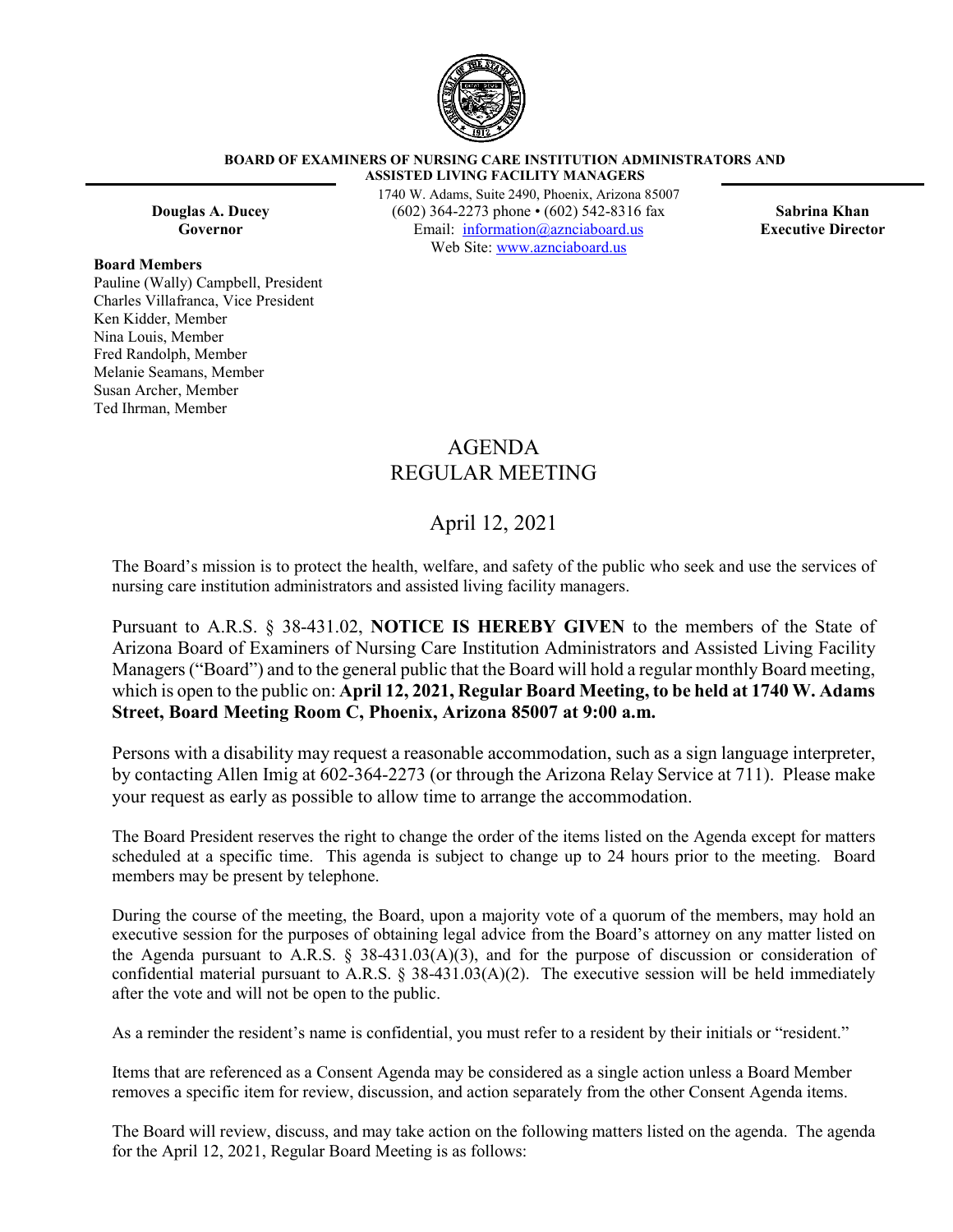# **1. CALL TO ORDER**

### **2. ROLL CALL**

# **3. CALL TO THE PUBLIC**

Persons who want to address the Board do not need to request permission in advance, but they do need to complete a "Request to Speak to the Board" form so that the Board is aware that they are here and that they want to speak to the Board. Each person who wants to address the Board will be given five (5) minutes to do so. However, the Board may limit the number of persons speaking on each issue to a reasonable number of persons. Pursuant to A.R.S. § 38-431.02(H), the Board can discuss or take action ONLY on matters that are listed on the Agenda. Board action on issues that are not listed on the Agenda is limited to directing staff to study the matter or to schedule the matter for further discussion at a future Board Meeting.

### **4. APPROVAL OF MINUTES**

The Board may vote to go into Executive Session pursuant to A.R.S. § 38-431.03(A)(2) (to discuss confidential information), A.R.S. § 38-431.03(A)(3) (to receive legal advice).

- A. Board Review, Consideration and Action on Approval of Minutes
	- 1. March 8, 2021 Regular Board Meeting Minutes

### **5. PETITION FOR REHEARING OR REVIEW**

The Board may vote to go into Executive Session pursuant to A.R.S. § 38-431.03(A)(2) (to discuss confidential information), A.R.S. § 38-431.03(A)(3) (to receive legal advice).

- A. Formal Administrative Hearings, Consent Agreement or Motion to Deem Allegations Admitted.
	- 2. Woelke, Patricia B. 20-58 Petition for Rehearing or Review<br>3. Vancea. Peter 20-99 Petition for Rehearing or Review
		- 20-99 Petition for Rehearing or Review

### **6. COMPLAINT CASE**

The Board may vote to go into Executive Session pursuant to A.R.S. § 38-431.03(A)(2) (to discuss confidential information), A.R.S.  $\S$  38-431.03(A)(3) (to receive legal advice).

The name of a Resident is confidential information. In public session, the Board members, staff, and the licensee should refer to the Residents as "Resident" or use the Resident's initials.

A. Consent Agenda to not open a complaint investigation on the facility manager that is related to an ADHS enforcement action.

#### **Facility Name**

- 4. Arizona Eldercare Group, LLC
- 5. Best Home Care of Surprise LLC
- 6. Desert Oasis at Superstition
- 7. La Luna Senior Living at Gemini
- 8. Manor on Paradise
- 9. Maria's Adult Care Home
- 10. Pleasant Living Surprise
- 11. Quail Park at Morrison Ranch
- 12. Ouail Park of Oro Valley
- 13. River's Edge Assisted Living
- 14. Shady Lane Living, Inc.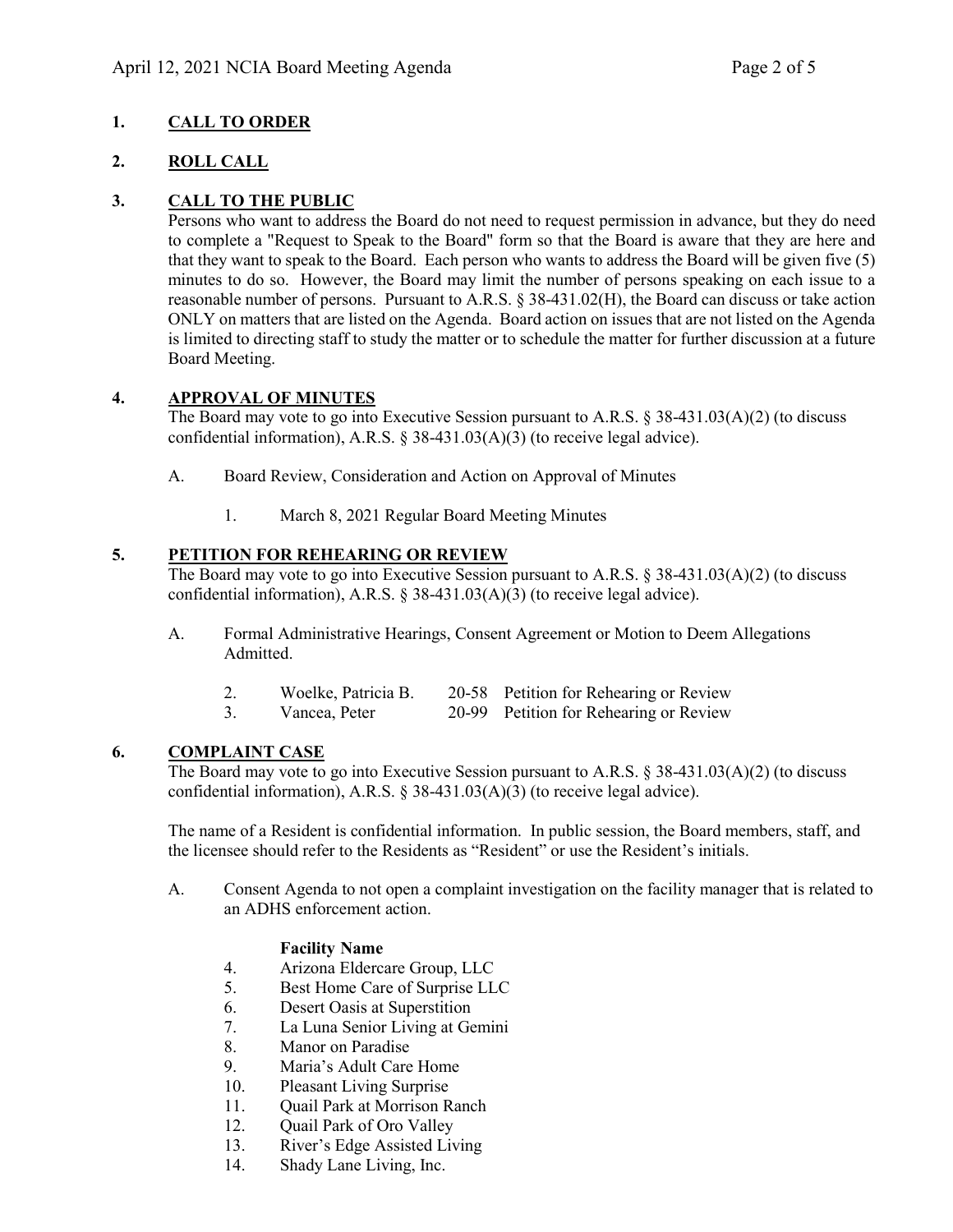- 15. Summerfield at Lisbon ALH
- 16. Villa Maria Care Center
- 17. West Lane Home
- B. Board Review, Consideration and Action regarding new complaints:

|     | Complaint# | <b>Licensee</b>  | <b>Title</b>  | <b>Open Date</b> |
|-----|------------|------------------|---------------|------------------|
| 18. | $21-19$    | Hill, Sean       | Administrator | 02/26/21         |
| 19. | $21 - 18$  | Neice, Diana     | Administrator | 02/22/21         |
| 20. | $21 - 13$  | Ingram, Ronnie   | Manager       | 02/11/21         |
| 21. | $21 - 14$  | Messer, Michael  | Manager       | 02/12/21         |
| 22. | $21 - 15$  | Pecora, Lenora   | Manager       | 02/12/21         |
| 23. | $21-16$    | Nealon, Jennifer | Manager       | 02/18/21         |
| 24. | $21 - 17$  | Halkowitz, Amber | Manager       | 02/18/21         |
| 25. | $21 - 20$  | King, Cincy      | Manager       | 03/01/21         |

C. Board Review, Consideration and Action on Rescinding Previous Action and Review Proposed Consent Agreement

| 26. | 20-118 | Ocava, Loreli | Manager | 12/10/2020 |
|-----|--------|---------------|---------|------------|
|-----|--------|---------------|---------|------------|

#### **7. ADMINISTRATOR LICENSURE AND MANAGER CERTIFICATION**

The Board may vote to go into Executive Session pursuant to A.R.S. § 38-431.03(A)(2) (to discuss confidential information), A.R.S. § 38-431.03(A)(3) (to receive legal advice).

- A. Consent Agenda to approve temporary administrator licenses, permanent administrator licenses, temporary manager certificates, permanent manager certificates, pending passing all required examinations within the substantive time frame or the license or certificate will be denied.
	- 27. Temporary Administrator Licenses

Permanent Administrator Licenses

|  | $\sim$ 1000 1 $\sim$<br>aleb<br>M | had<br>$ -$<br>-alon | ---<br>Megan<br>N |  |
|--|-----------------------------------|----------------------|-------------------|--|
|--|-----------------------------------|----------------------|-------------------|--|

Temporary Manager Certificates

| eathers. | Robinson. | Whittield. |  |
|----------|-----------|------------|--|
| Grace    | James     | onneth     |  |
|          |           |            |  |

Permanent Manager Certificates

| Leathers, Grace | Robinson, James   | Whitfield, Lonneth | Singleton, Olugbala |
|-----------------|-------------------|--------------------|---------------------|
| Gunter, Lassie  | Lyon-Dannison,    | Harmon, Enoch      | Marez, Apple        |
|                 | Celia             |                    |                     |
| West, Dominique | Dreher, Peter     | Hassler, Kristina  | Miller, Celeste     |
| Dungca, Julius  | Hernandez, Alma   | Marinas, Rosemarie | Shlezar, Marie      |
| McCusker, Kayla | Coughlin, Rebecca |                    |                     |

B. Individual Board Review, Consideration and Action on Applicants Temporary and/or Permanent Administrator License or Manager Certificate. If approved, pending passing all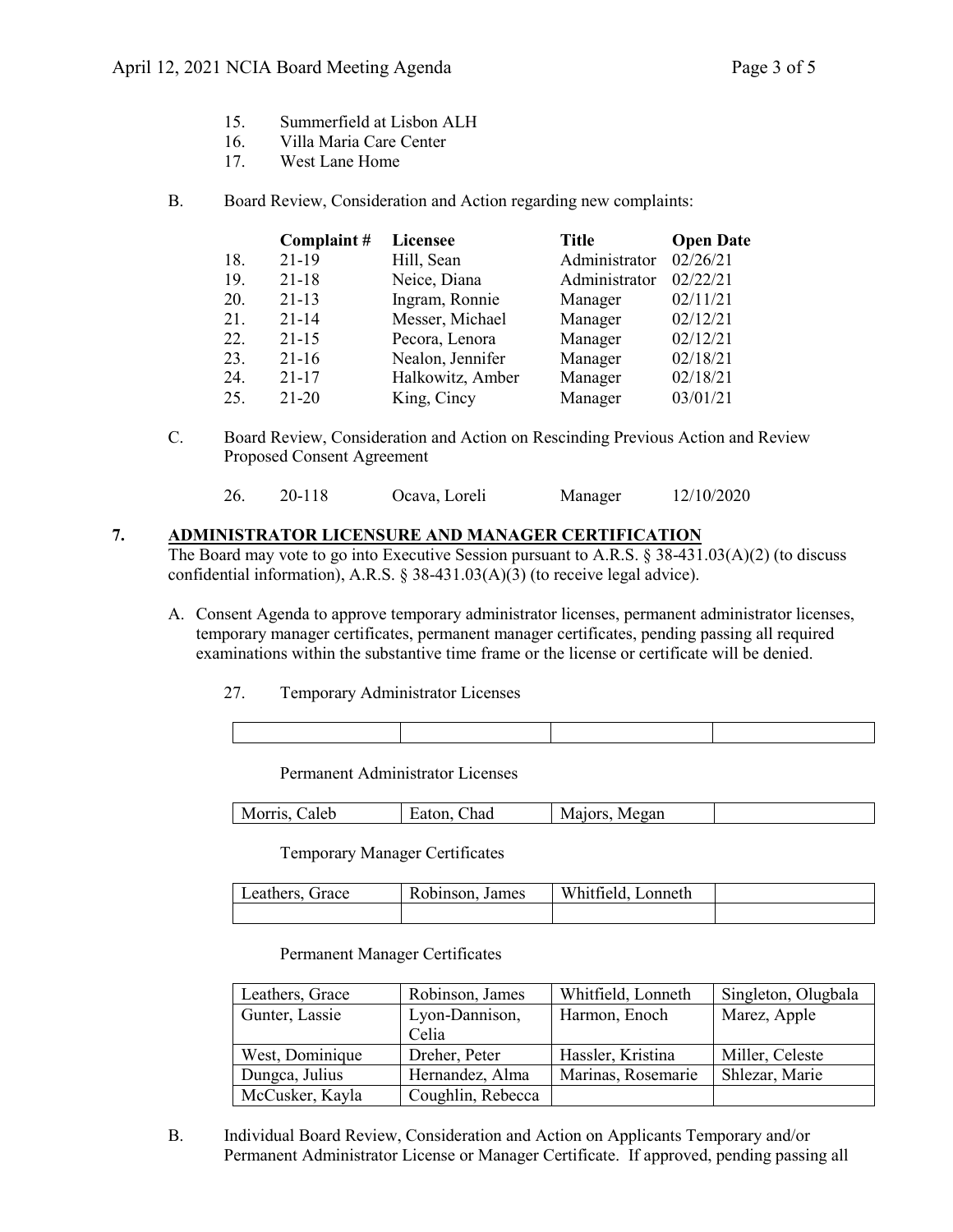required examinations within the substantive time frame or the license or certificate will be denied.

- 28. none
- 29. Sanders, Earnest permanent manager's certificate
- 30. none
- 31. none

#### **8. ASSISTED LIVING FACILITY TRAINING PROGRAMS**

The Board may vote to go into Executive Session pursuant to A.R.S. § 38-431.03(A)(2) (to discuss confidential information), A.R.S.  $\S$  38-431.03(A)(3) (to receive legal advice)

- A. Consent Agenda to Approve Assisted Living Facility Caregiver and Manager Training Programs and Renewals of Assisted Living Facility Caregiver and Manager Training Programs.
	- 32. Assisted Living Facility Caregiver Training Program

| Arizona Technical Training Institute, |  |
|---------------------------------------|--|
| LLC, ALCTP-0103                       |  |

Assisted Living Facility Manager Training Program

Assisted Living Facility Caregiver Training Program Renewal

| Arizona Health Caregiver Training                      | Trisummit Facility Manager & Caregiver |
|--------------------------------------------------------|----------------------------------------|
| Program, ALCTP-0016                                    | Training Center, ALCTP-0076            |
| <b>Excel Caregiver Training Program,</b><br>ALCTP-0012 |                                        |

Assisted Living Facility Manager Training Program Renewal

| Academy for Caregiving Excellence | Pfundamental Consulting, LLC          |
|-----------------------------------|---------------------------------------|
| ALMTP-0023                        | ALMTP-0024                            |
| CareGiver Training Institute      | Arizona Certified Manager's Education |
| ALMTP-0012                        | ALMTP-0014                            |

#### **9. OTHER BUSINESS**

The Board may vote to go into Executive Session pursuant to A.R.S. § 38-431.03(A)(2) (to discuss confidential information), A.R.S. § 38-431.03(A)(3) (to receive legal advice).

A. New Business: The Board may Review, Consider and take Action

#### **10. ADMINISTRATIVE MATTERS**

The following items concern administrative matters and are provided for informational purposes. The Board may review and discuss the following matters.

- 33. Financial Report
- 34. Complaints Status Report
- 35. Licensing Report
- 36. Legislation Update SB1282
- 37. Rules Update A.A.C. R4-33-707